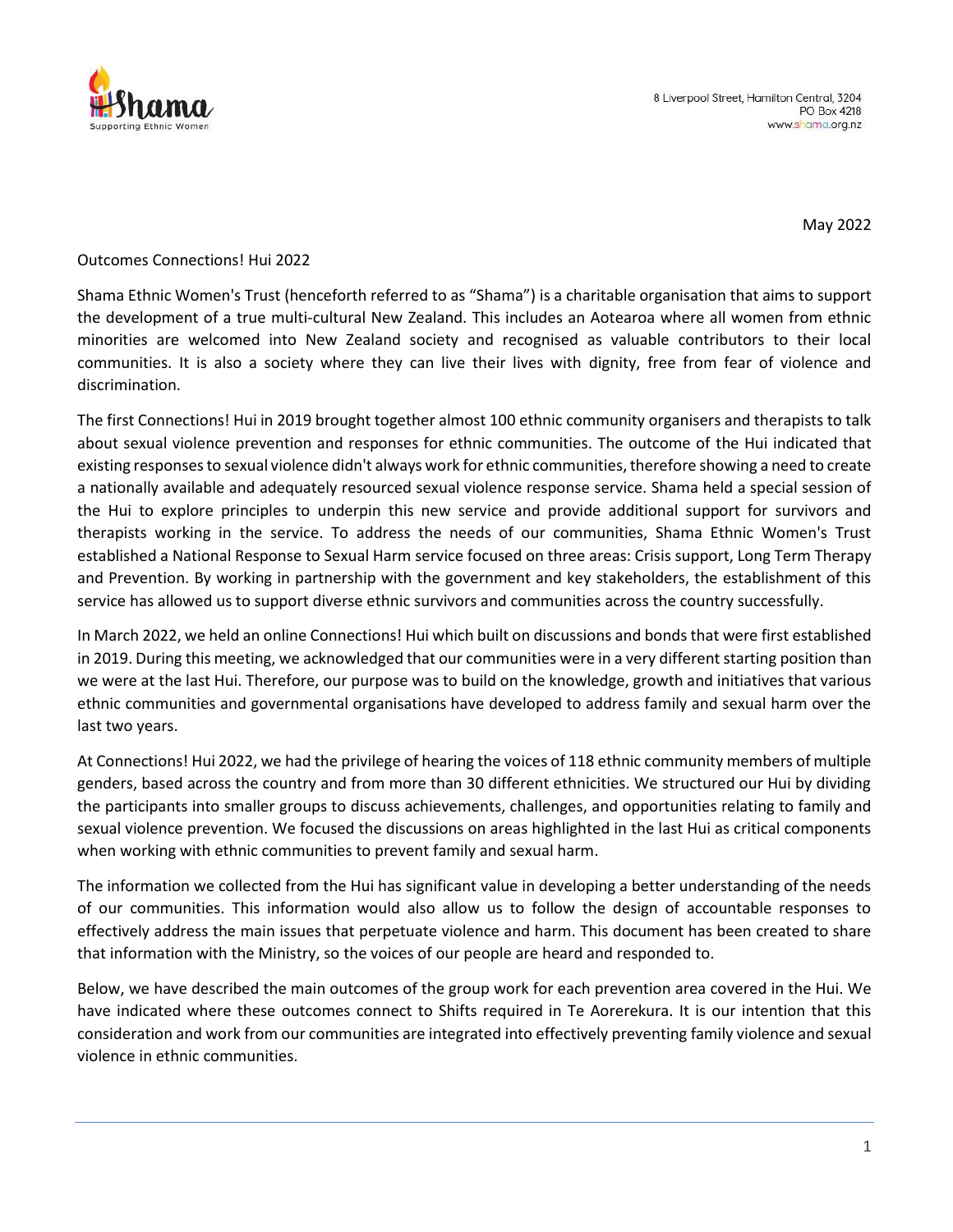

#### **1. All prevention services need to build cultural competence.**

#### **Achievements and progress made in this area since 2019.**

- MoJ has redesigned the Workforce Capability Framework and End to End tool so that services are enabled to train culturally capable staff. This has included consultation with ALAC, CNSST, Shakti and Shama.
- In 2020 the Shama team ran a workshop with TOAH-NNEST prevention groups.

### **Improvement opportunities identified in the Hui**

- ❖ The participants of the Hui highlighted that it is essential to acknowledge the challenges faced when the dominant culture has defined how cultural competence is achieved. To develop more effective tools, it is important to ensure that minorities are involved in the design of this content, as this will facilitate a better understanding of cultural diversity. The group emphasised that there is a need to redefine the cultural competence concept by considering this construct as a continuum and intersectoral process rather than a particular outcome. Three dimensions to be included when working on defining a new cultural competency concept include racism, misogyny and colonialism. These shape identities and dynamics in our communities.
- ❖ The group mentioned there is a tension when workplaces rely on ethnic professionals to create culturally competent services. This practice can create fatigue and put significant pressure on those staff members. On the other hand, workplaces often do not provide spaces to allow ethnic employees to practice and live their culture (prayer rooms, for example), which creates a double standard.
- ❖ Finally, to overcome those challenges identified in this area, the group mentioned that it is important to create more spaces for discussion and reflection; to allocate more resources to this key area of prevention; and to incorporate cultural competency definitions into policies and procedures.

These improvement opportunities link to **Shift 3** required in Te Aorerekura – towards skilled, culturally competent and sustainable workforces. **We want to highlight the need for ethnic organisations that have already developed training for cultural safety or cultural competence to be utilised to provide training and resources for mainstream organisations. Additionally, those delivery mechanisms to be funded to remove barriers for mainstream organisations to participate in upskilling.**

### **2. The development of a national service.**

### **Achievements and progress made in this area since 2019.**

- Shama created a national prevention service as one part of their sexual and family violence responses.
- TOAH-NNEST governance group has an ethnic position, supported by an advisory group, to highlight ethnic community voices and needs.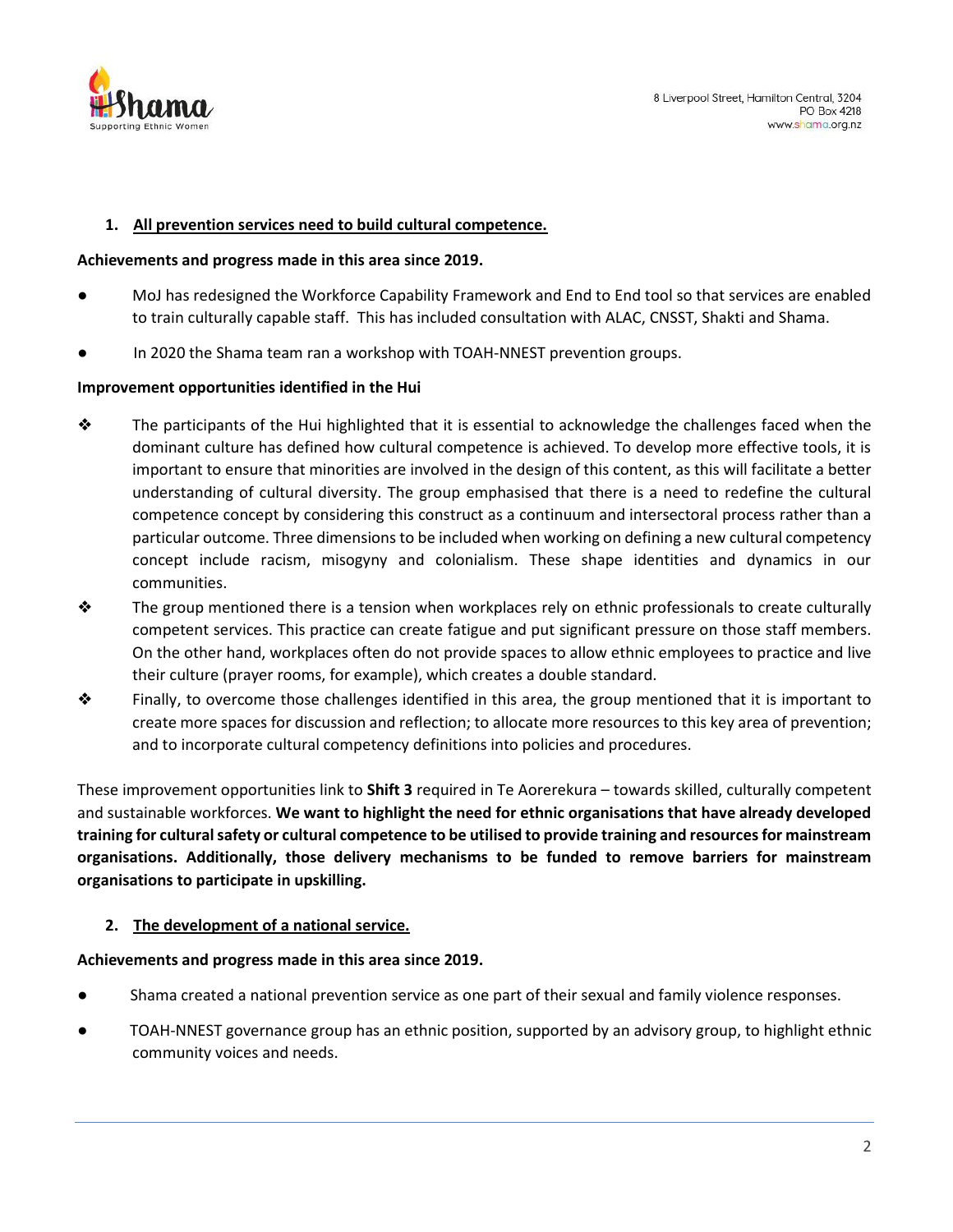

#### **Improvement opportunities identified in the Hui**

- ❖ Several people pointed out that there is a need to validate a national service which has a role focused on liaising, with a strong connection with the government, advocating on behalf of the needs and issues faced by ethnic survivors. Hence, ensuring there are enough resources to intervene and support ethnic communities.
- $\lozenge$  The participants highlighted that police reporting can be very traumatic for victims, particularly those with different cultural backgrounds. Therefore, the national service should perform as a buffer by helping community agencies (Police, Women's Refuge, MDS, Immigration, etc.) to become more culturally safe to ensure they have the skills and tools to liaise with ethnic communities safely.
- $\bullet$  The national service should operate as a bridge, helping other agencies to develop better understandings of the nature of ethnic communities and the barriers they face.

These improvement opportunities link to **Shift 5** required in Te Aorerekura – towards safe, accessible, and integrated responses. **We want to highlight that, as discussed above, there are significant service gaps for our communities across both family violence and sexual violence that need to be addressed.**

#### **3. The development of national conversations to prevent violence.**

#### **Achievements and progress made in this area since 2019.**

- The development of the national strategy has given the space for some development of national conversations. In this time, the Connections! Hui has run twice (2019/2022); JVBU advisory groups include ethnic representation; Shama/W2W/MEC/JVBU hosted consulting hui for Te Aorerekura.
- Additionally, the Ministry of Ethnic Communities (MEC) has established a Rainbow Ethnic network, and Women2Women which allow for the development of these conversations.
- $MEC$  has had input into social cohesion work, including Incommon a project to increase social cohesion and visibility for ethnic communities, social cohesion strategising by MSD. MEC has supported DIA to include ethnic women in conversations about reducing digitalisation and media harm.

#### **Improvement opportunities identified in the Hui**

- $\clubsuit$  The participants highlighted the need to incorporate smaller and regional areas in the conversation by including NGOs and community agencies, local councils, and DHBs. Those connections should be articulated by a national service that could help communities increase awareness about support services available.
- $\lozenge$  The group mentioned that to enable more conversations, increasing cultural competencies and linguistic skills is critical. It would contribute to normalising the discussions around those issues within our communities, families, and mainstream agencies.
- ❖ Finally, the participants concluded that national conversations must include women, men, rainbow communities and youth. It is essential to encourage the creation of new leaderships in groups with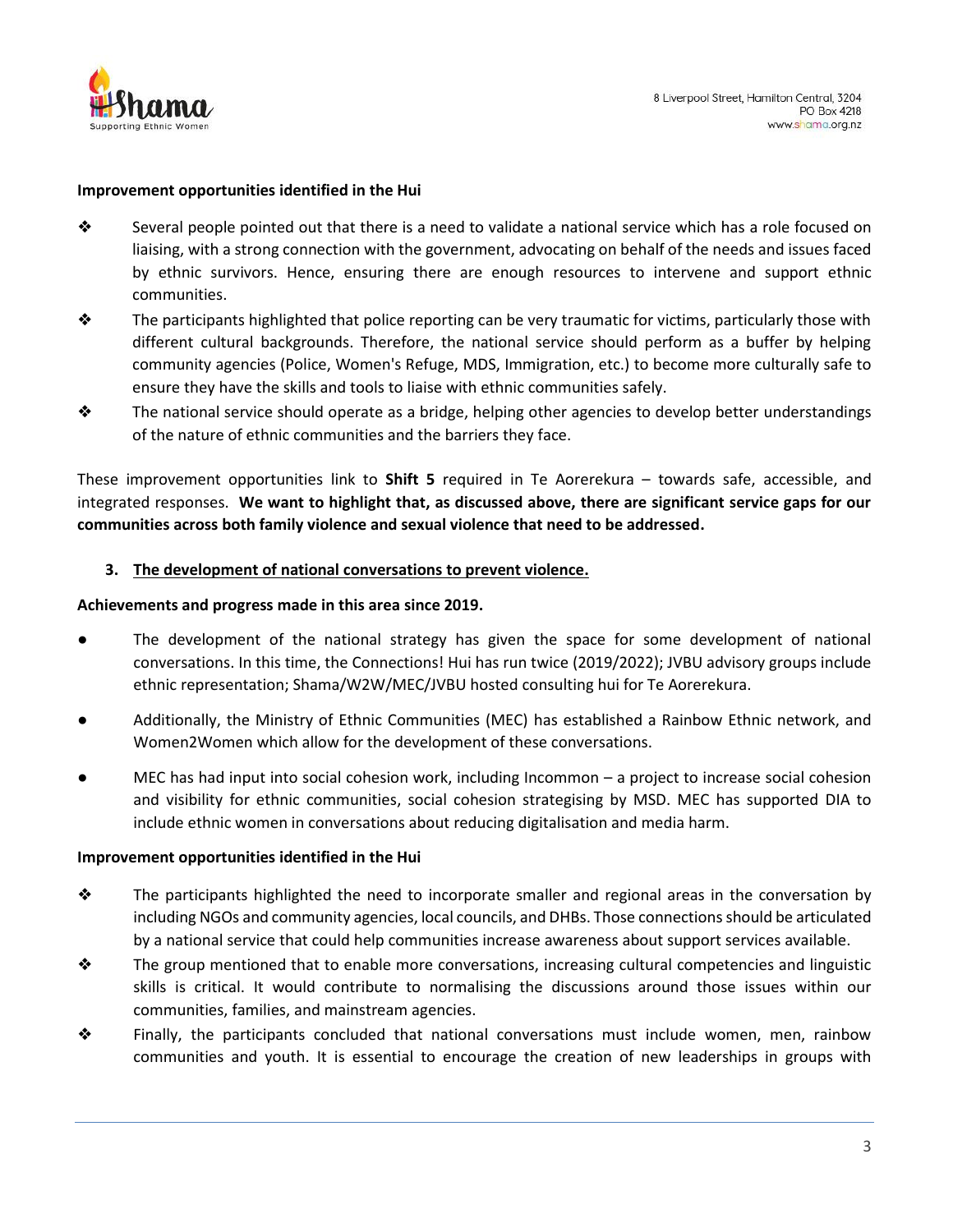

historically lower representation (women, rainbow communities and youths). Media outlets should be better utilised to spread messages, so ethnic communities have a voice in decision-making processes.

These improvement opportunities link to **Shift 4**, Te Aorerekura - towards investment in primary prevention. **We want to highlight the role of all ethnic organisations in developing skills to lead and hold these conversations, as well as the role of the Ministry for Ethnic Communities. We particularly note Actions 20 (Develop community mobilisation infrastructure to lead sexual violence primary prevention) and 23 (Develop prevention programmes for ethnic communities) and encourage the government to build on existing evidence-based programming, such as the Shama Primary Prevention Programme.**

## **4. Lack of statistics relating to ethnic communities.**

### **Achievements and progress made in this area since 2019.**

2020 - MSD funded a pilot to see what needs to be done to improve statistics collection.

#### **Improvement opportunities identified in the Hui**

- ❖ Hui participants agreed that there is a need to define and measure FVSV for ethnic communities, which can be achieved by resourcing the community to develop culturally appropriate definitions, which will help address the lack of data.
- ❖ The group indicated that it is essential to allocate more funding for research in the academic and community space, so data collection is not a voluntary position anymore. Allocation of this funding should correlate to the ratio of ethnic communities in the population of the country (16.6%<sup>1</sup>) which is constantly increasing. The information collected will facilitate a decision-making process which could be based on evidence rather than intuition.
- $\lozenge$  Finally, the participants highlighted that it is important that a central agency trains professionals who can support ethnic community survivors about the relevance of data collection. Particularly helping services overcome the conflict they face between gathering information about the client and confidentiality. It is vital to educate communities about the importance of talking about their ethnicity when interacting with services to avoid skipping or avoiding sharing this vital information when asking for help.

These improvement opportunities link to the first two actions of **Shift 2** required by Te Aorerekura – Action 5: Engage and value communities in collective monitoring, sharing and learning Action 6: Relational approach to commissioning to better support community decision-making and needs. **We want to bring your attention to the Shama report '[Making Ethnic Count -](https://shama.org.nz/how-we-help/national-response-for-sexual-harm/making-ethnic-count/) 2021' to guide these actions and provide ethnic communities, mainstream organisations and government a better understanding of how to collect data.**

<sup>&</sup>lt;sup>1</sup> Stats NZ Tatauranga Aotearoa https://www.stats.govt.nz/news/ethnic-group-summaries-reveal-new-zealandsmulticultural-make-up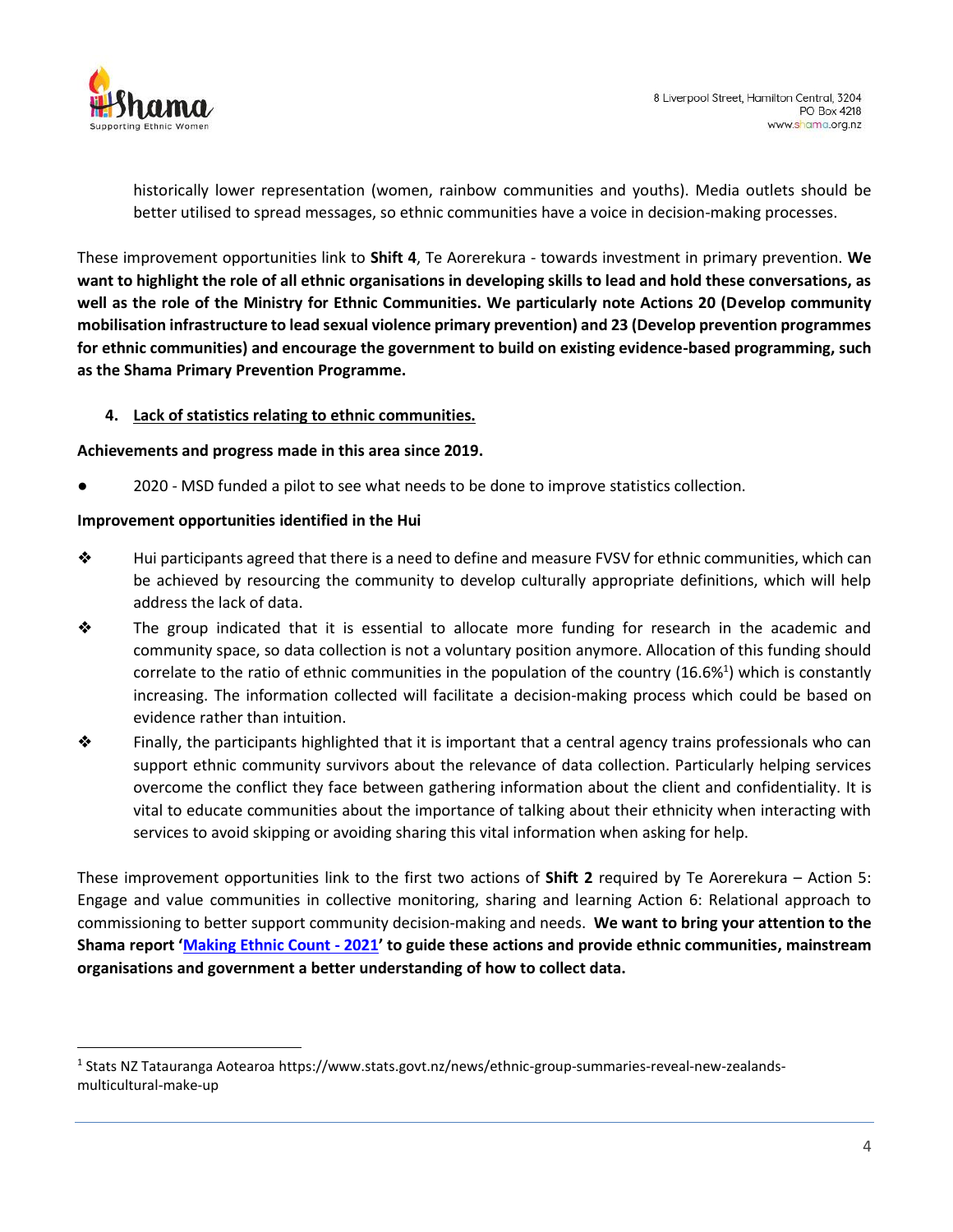

## **5. Policy development.**

#### **Achievement and progress made in this area since 2019.**

- Visa: In 2021 there was lobbying to review the domestic violence visa.
- One of the inaugural Borrin Foundation Community Law Fellows is exploring the intersection of immigration law and family violence in Aotearoa New Zealand.
- During this period, Immigration New Zealand designed and provided training to staff on family violence and sexual violence. It put information on the website about family violence visas, to make information regarding the visas easier to find for migrants.
- Support for people who have experienced harm from outside New Zealand: MSD provides funding to address sexual harm that is available for everyone living in New Zealand regardless of where the harm happened. Most of this funding goes to mainstream organisations.
- Research hub: Family Violence Clearinghouse Research Hub has ethnic representation on their Tauiwi advisory group. As well as this, Community Research Aotearoa has included a section on Refugeebackground and ethnic migrant communities.

### **Improvement opportunities identified in the Hui**

- $\bullet$  The participants mentioned that policies should guide practices in organisations to ensure multicultural environments and linguistic diversity. Those practices should include hiring ethnic professionals; ensure the safe use of interpreters (independent and trained in SVFV); data collection of ethnic communities; and to provide guidelines for intersectional work.
- $\bullet$  The group mentioned that the development of relevant policies relies on the support of local and regional agencies and services to play an active role in prevention; helping them better understand the issues faced by ethnic communities was a common point in the group's discussion. The participants suggested that policies should establish mandatory training and include the development of scholarships for key services such as police, judges and lawyers.
- ❖ Our participants urgently called for a review of the Family Violence Visa, as an action point for Te Aorerekura. Without this review, the visa fails to respond effectively to family violence perpetrated on migrant people.
- $\clubsuit$  Finally, this group mentioned that it is important to consider the difference between crisis and trauma work. The last one requires long term interventions, so the necessary resources for this are more significant. Developing policies that can help survivors heal is critical in this stage. This process will be facilitated by the action above, reviewing the Family Violence Visa, to reduce the timeframes for getting visas and financial aid for the survivors, which can currently take more than six months.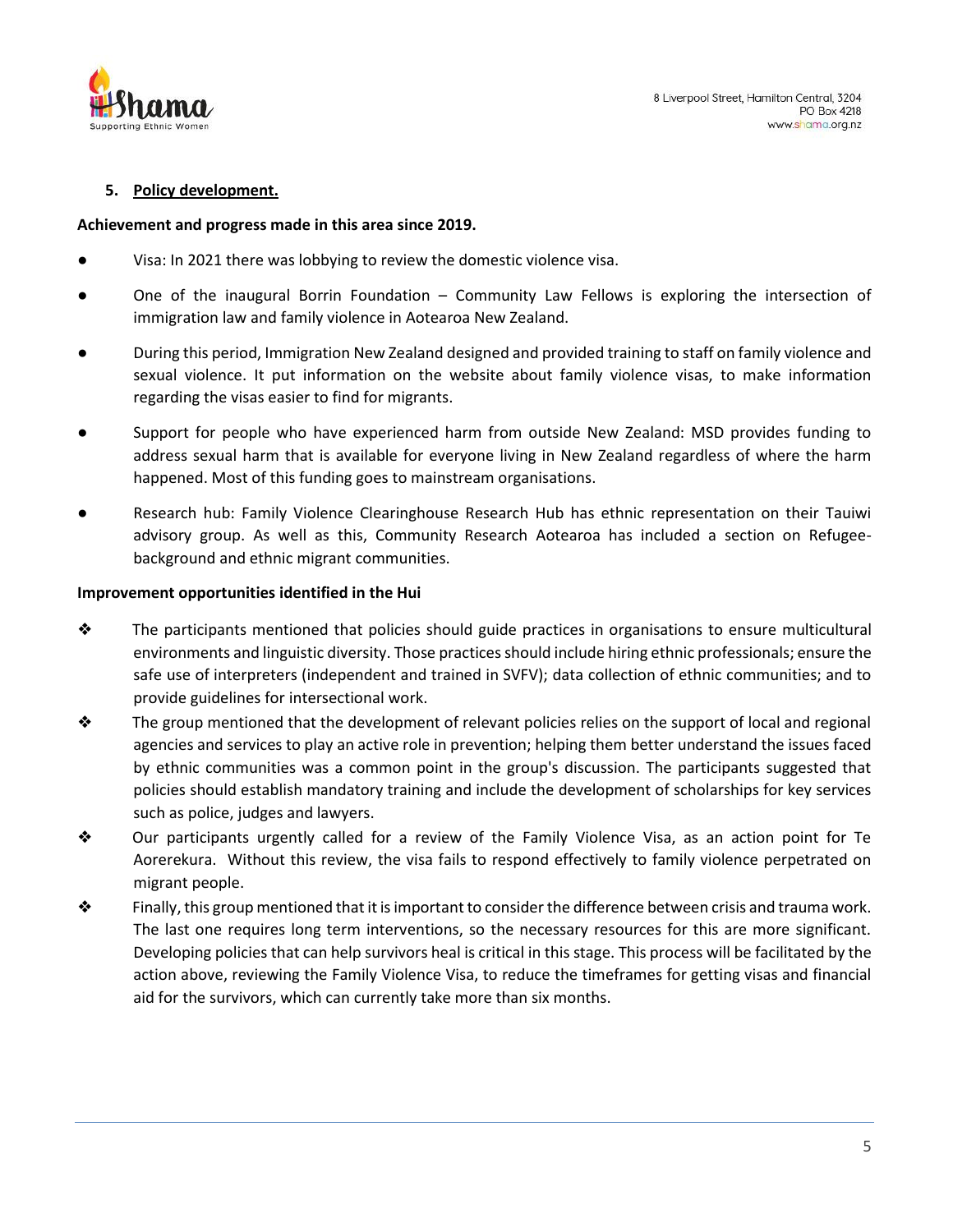

These improvement opportunities link to **Shift 2, Shift 3 and particularly Shift 5** required by Te Aorerekura – towards safe, accessible and integrated responses. **We particularly want to highlight the need to review the Family Violence Visa and a timeline for this to be included as an action in Te Aorerekura.**

### **6. Must haves for prevention education.**

### **Achievements and progress made in this area since 2019.**

Funding released by the JVBU has included funding for Let's talk awareness-raising campaign, the development of a healthy relationships programme for ethnic young people, a men's co-ordinator attached to Shama service to start conversations with men's communities. It has also included funding to specifically work in prevention with ethnic community groups and support them in starting conversations in their communities.

#### **Improvements opportunities identified in the Hui**

- ❖ The participants agreed that prevention should be part of an education programme for migrants and refugees. For those of school-age the education should happen in earlier stages, with a standardised delivery across the country and different schools.
- ❖ They mentioned that for all ethnic communities, the focus of the content should be on healthy relationships, consent, sexual abuse, rights, and duties.
- ❖ Finally, the participants suggested that the content ideally should be delivered by ethnic facilitators to increase the audience's engagement.

These improvement opportunities link to **Shift 4** required by Te Aorerekura – towards investment in Primary Prevention. **We particularly want to highlight the diversity within ethnic communities and the need for adult education about healthy relationships and consent so that all generations can develop the skills for preventing family violence and sexual violence.**

### **7. Prevention projects must come from within communities.**

#### **Achievements and progress made in this area since 2019.**

- 2020 MfW funded community-based prevention projects resulting in the development of a Preventing Child Sexual Abuse workshop (Shama), Parents as Protectors (Women2Women), and social media campaigns (W2W and Mituakiri).
- Let's Talk videos have been created and distributed by communities
- The Joint Venture (2022) has funded six more community prevention projects across New Zealand through Shama.
- ACC has released funding to prevent Child Sexual Abuse that invites community-specific responses including from ethnic communities (available on GETS)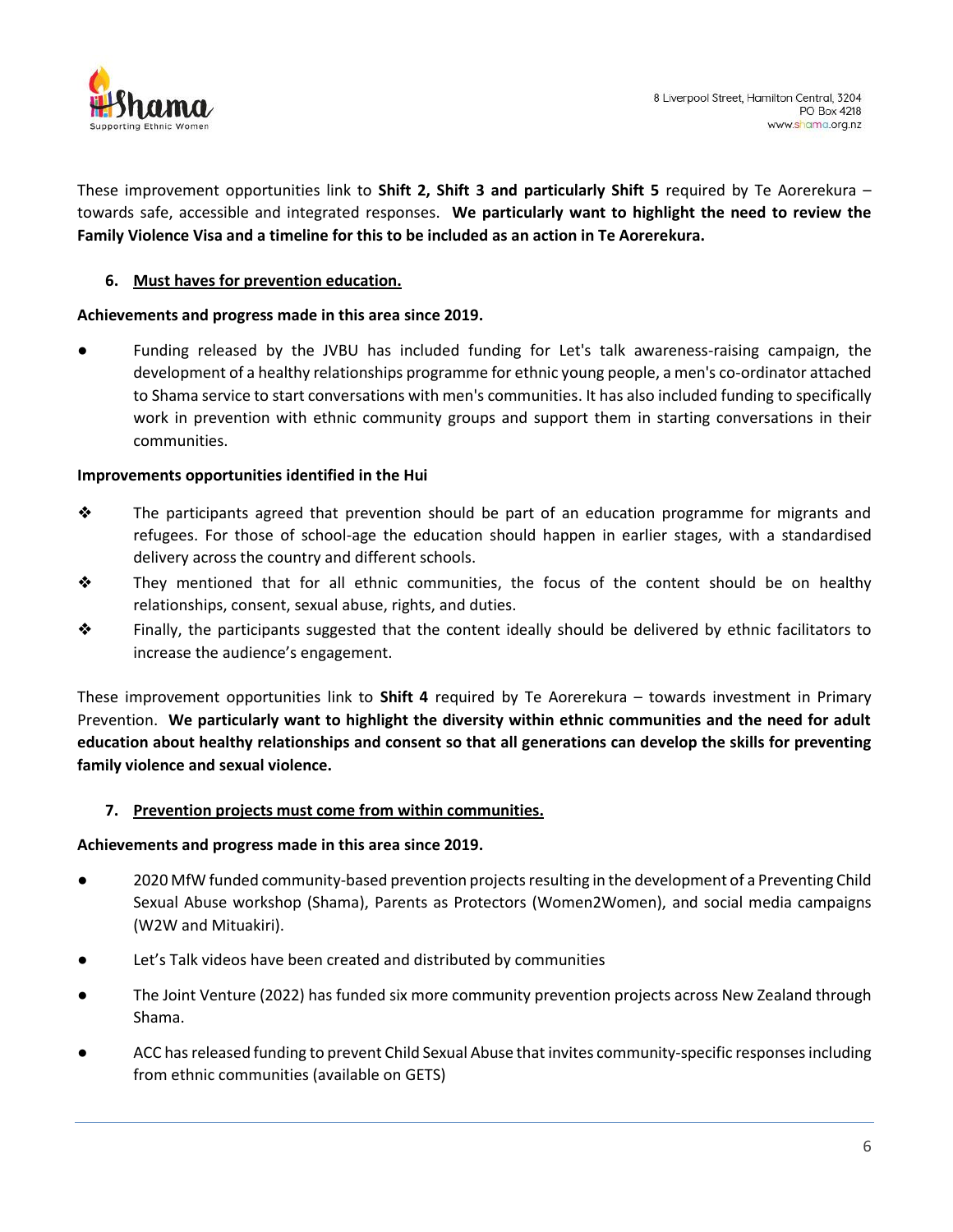

- Office for Seniors has released funding to prevent violence that invites responses specifically from ethnic communities.
- The Ministry for Women released funding to a range of NGOs that support women and girls, including many with ethnic community's focus, to improve connections for isolated people and projects that prevent violence. These projects were run by the African Scholarship Trust for Education and Leadership, Auckland North Newcomers Network, Changemakers, CNSST, House of Peace, Tauranga Multicultural Council, The Asian Network Link and The UMMA Trust.
- CNSST has worked with the Asian health service to develop a perinatal and postnatal health violence prevention project starting in March and aiming to impact mothers and families from the Asian community

### **Improvement opportunities identified in the Hui**

- $\diamond$  Several people pointed out that it is important to assess the outcomes of projects. This knowledge will help us better understand how to work on the intersectional pieces of prevention work, create more collaboration, learn from lessons, and develop frameworks.
- ❖ The participants acknowledge that there are several communities very isolated which do not have access to resources, so there are still barriers to overcome to ensure there is equal access to opportunities.
- $\bullet$  Finally, the participants agreed that networking and more robust connections are key to initiating dialogue and conversations in communities. This would create more awareness to agilely respond to violence and harm by answering the real needs of ethnic communities and survivors.

These improvement opportunities link to **Shift 4** required by Te Aorerekura – towards investment in Primary Prevention. **We want to highlight that effective primary prevention will require resourcing ethnic communities' ability to network and create stronger connections. Additionally, the government has a responsibility to ensure non-competitive models of funding to be meaningful and create change.**

# **8. Racism must be addressed**

### **Achievements and progress made in this area since 2019.**

- Addressing racism is central to Te Aorerekura national strategy for preventing family violence and sexual violence
- Development of Te Aorerekura included substantial consultation with diverse communities, including many ethnic organisations
- In terms of training, addressing racism is included in Making Ethnic Count training and Cultural Safety training (Shama)
- MOJ has developed a racism working group focused on the criminal justice system.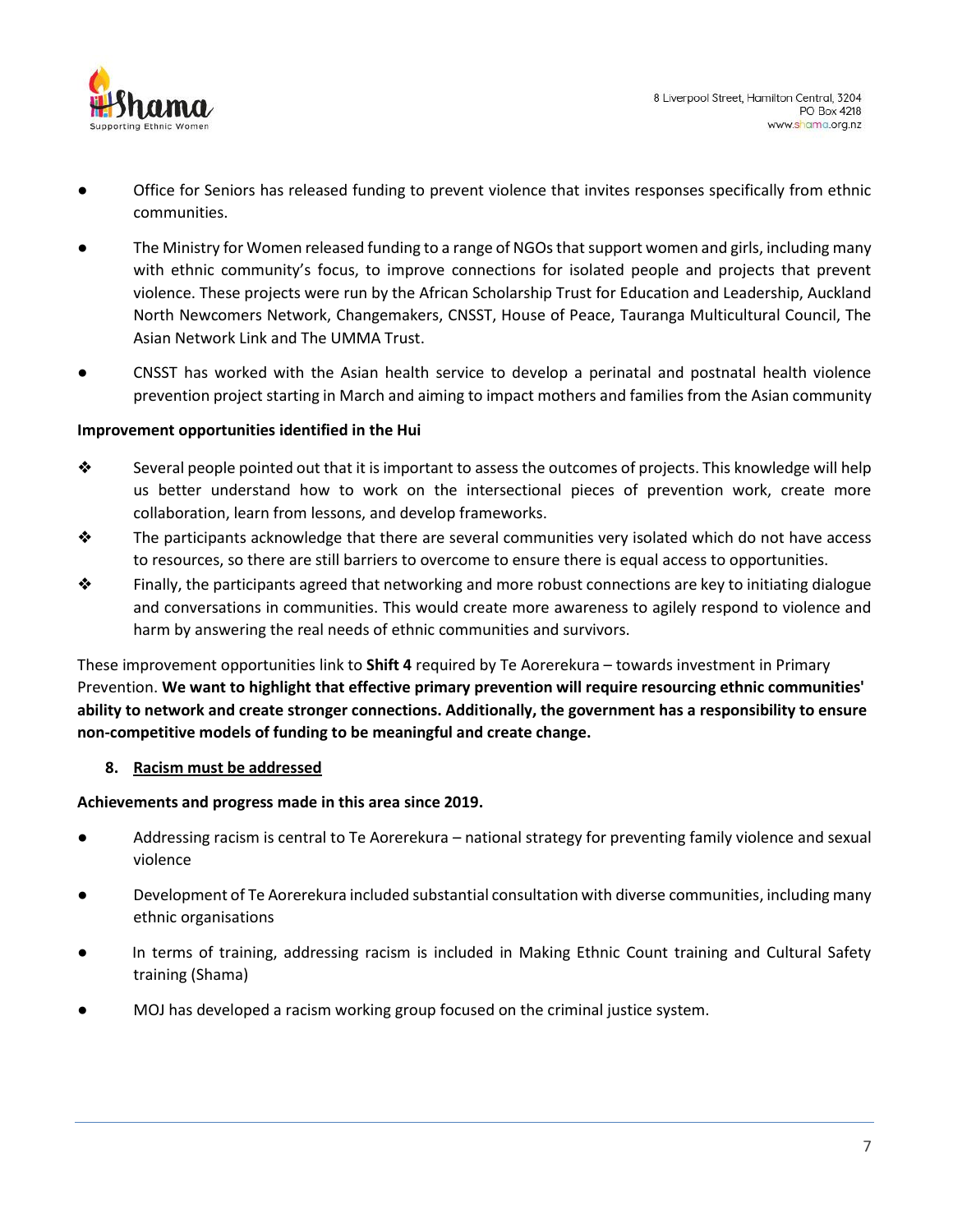

Anti-racism work more generally is being undertaken by the Human Rights Commission, the Royal Commission of Inquiry into the terrorism attack on Christchurch masjidain, the National Action Plan against Racism and the Social Cohesion Strategy.

### **Improvement opportunities identified in the Hui**

- ❖ The group participants believed that there had not been significant progress in this area of work. The attempts to address racism have not focused on ethnic communities, and as such, there have not been opportunities to build capabilities. Agencies develop positive initiatives to change this reality, such as Making Ethnic Count from Shama, so there is the expectation that the reports will translate into broader actions. The belief can be translated back to the lack of data about ethnicity, which seems to be invisible.
- $\triangle$  The participants mentioned that it is important to address racism, validating the narratives of ethnic communities. Stories and experiences are critical components of identities, so they should be considered when understanding the realities better and talking about the data. It would help to address racism barriers such as shame and stigma.
- $\bullet$  It is important in the sector to recognise when intra ethnic tension takes the form of racism or other issues. Working collaboratively allows greater recognition of diversity and an increased understanding in our communities. It also allows us to tailor resources to the need of each community. Thus, participants agreed that the funding should be more accessible for small agencies, and agencies should connect better to enable greater responsiveness to meet the needs of communities.

These improvement opportunities link to **Shift 5** required by Te Aorerekura – towards safe, accessible and integrated responses. We note that addressing racism is not an action required by Te Aorerekura. **We want to highlight that naming and addressing racism continues to be an important feature of developing safe services for ethnic people and creating healing environments.**

### **9. The resourcing of cultural groups.**

### **Achievements and progress made in this area since 2019.**

- **Establishment of Ministry for Ethnic communities**
- Ethnic communities' development fund allows groups to build their own community and activities
- COVID funding has been diverse to enable social connection
	- o Charities Services page on Covid
	- o Ministry of Social Development Funding CAPF and essential social services
	- o Lottery Covid-19 Community Wellbeing Fund
- MEC: Increase of women navigating media opportunities such as podcast making, which enables space for dialogue.

### **Improvement opportunities identified in the Hui**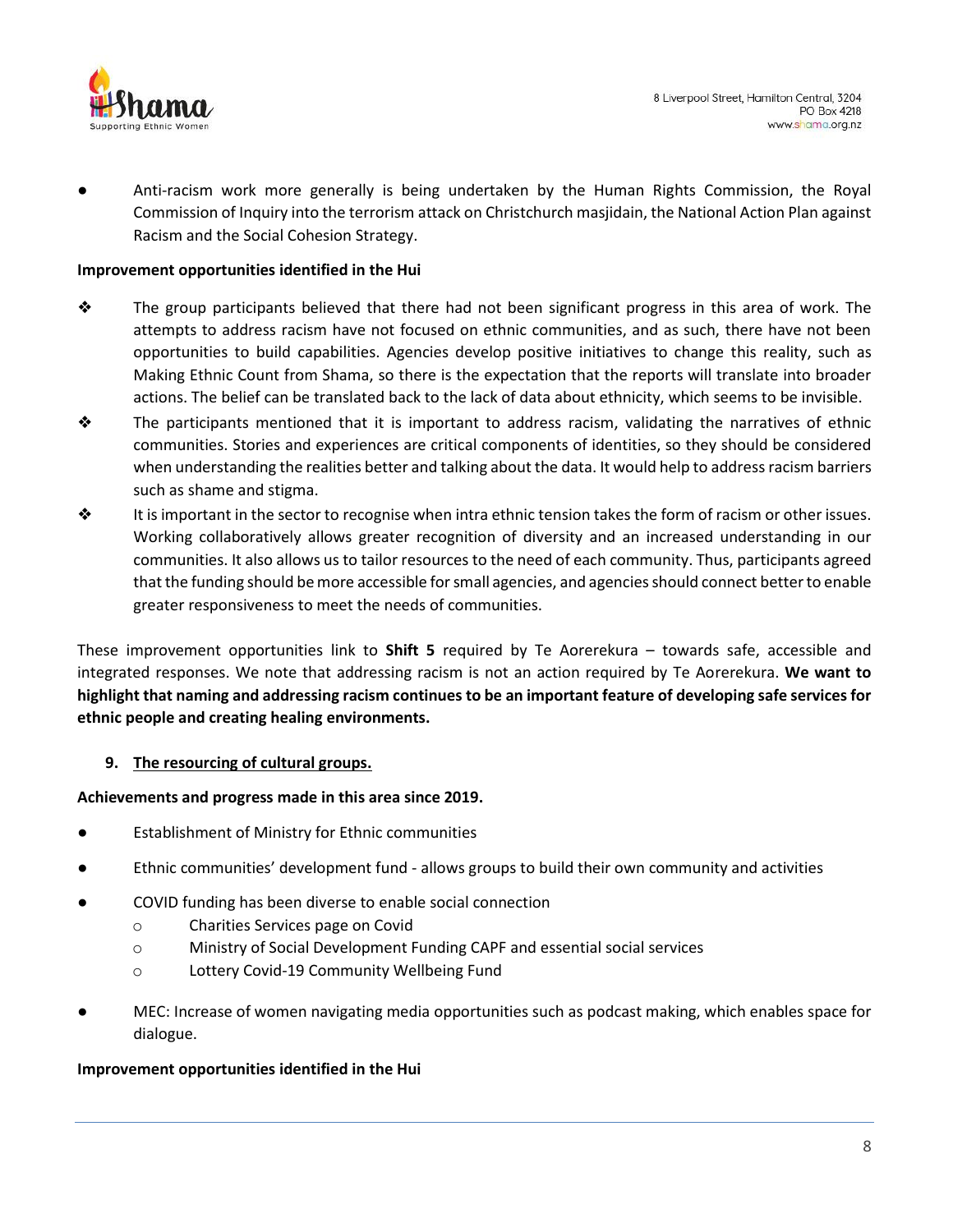

- $\bullet$  The participants of this group mentioned that there is a need of resources and guidance to prevent sexual violence. The lack of ethnic therapeutic models for ethnic survivors can trigger trauma rather than facilitate healing. Therefore, it is important to train and resource therapeutic counselling services.
- ❖ Increasing awareness through education in communities was key for participants. It would help ethnic communities to identify harmful behaviours and break stereotypes. The group highlighted some valuable resources such as podcasts, narratives, and indirect methods that could be built on.
- ❖ Finally, the participants mentioned that there should be a centralized framework which should act as a channel of engagement. So, funding to create those spaces is relevant.

These improvement opportunities link to **Shift 6** required by Te Aorerekura – towards increased capacity for healing. **We note that our communities are driven to improve healing and require therapeutic services that are appropriate for us. We also note that several points above connect with Shift 4 and we welcome investment in primary prevention that can be accessed by all ethnic community groups.**

# **10. What can allies do to help?**

- $\checkmark$  This group of attendees was made up of non-ethnic people who attended the Hui. The participants discussed how they can contribute to the conversations created in all the areas of prevention work. Regarding prevention projects, the group acknowledged the importance of empowering and enabling communities to lead their process and offer specialist support where invited and appropriate.
- $\checkmark$  Related to the need for all services to build cultural competence, the participants acknowledge high interest in building on those skills. However, there is the need to build relationships between organisations and services, education, and create frameworks that can help services to approach ethnic clients safely.
- $\checkmark$  Finally, regarding prevention education for ethnic communities; the participants mentioned that services need to be aware and understand the prevention activities that already exist in communities and support amplifying these avenues. The group also emphasised the need for facilitators that educate perpetrators or use ethnic community organisations to establish conversations about healthy masculinities.

Overall, we noticed that there was a consensus for all work groups about the relevance of data, prevention education and the need to have a national point or service that would act as an agent for all ethnic communities. A key area for improvement for all groups was the importance of diversifying the mechanisms we use to name and describe realities, particularly around language, frameworks, measures and indicators, policy recommendations, expected outcomes, guidelines, good practices, reviews, etc. Related to this point, participants noted the importance of accommodating differences in terms of sex, gender, and sexual identities. Many ethnic LGBTQIA+ people are unable to disclose their identities, hence, they are unable to access services and be supported as survivors of intimate partner violence/family violence. We need to address this and think together about how we an assist the marginalised within the marginalised. These need to be addressed at personal, organisational, and